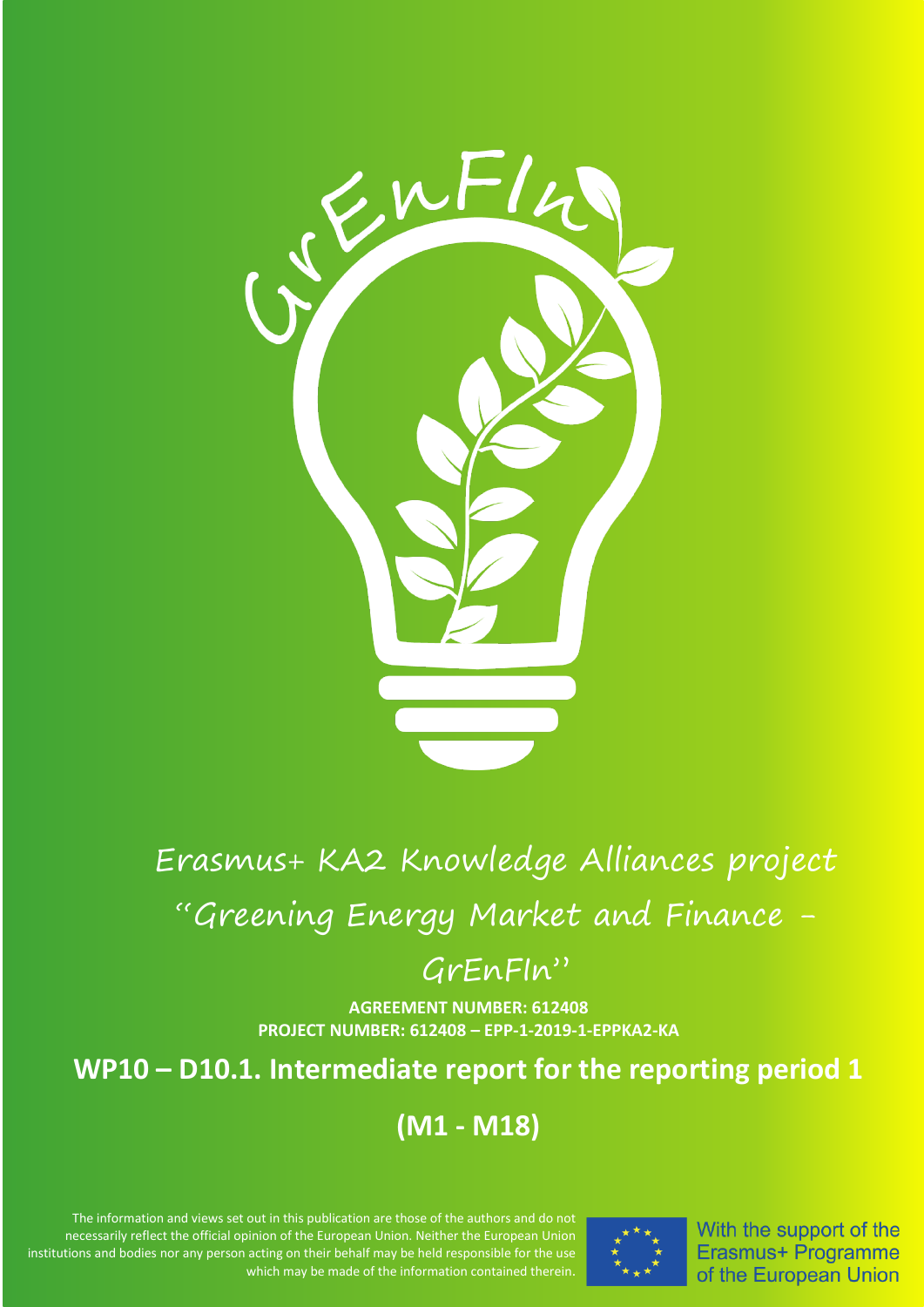

| Work Package (WP)            | <b>WP10 - PROJECT EVALUATION</b>                            |
|------------------------------|-------------------------------------------------------------|
| WP Leader                    | WU                                                          |
| Deliverable Title and Number | D10.1. Intermediate report for the reporting period 1 (M1 - |
|                              | M18)                                                        |
| Release date                 | May 2021                                                    |
| Version                      | Version 1                                                   |
| <b>Dissemination Level</b>   | Public                                                      |
| Authors                      | WU - Régis Gourdel                                          |
| Revised and Approved by      | Prof. Silvia Romagnoli                                      |

#### **INDEX**

|      | 1. Introduction                                                                               | 3 |
|------|-----------------------------------------------------------------------------------------------|---|
|      | 2. Summary of working packages                                                                | 3 |
| 3.   | <b>Evaluation by WP and KPIs</b>                                                              | 3 |
| 3.1. | WP1 - Project management                                                                      | 3 |
| 3.2. | WP2 - Stakeholders consultation, validation activities and survey                             | 4 |
| 3.3. | WP3 - Draft curriculum development                                                            | 5 |
| 3.4. | WP6 - Analysis and draft of the professional module                                           | 6 |
| 3.5. | WP8 - Business-academia network in energy finance and GrEnFIn-Hub V-platform<br>establishment | 6 |
| 3.6. | WP9 – Quality assurance                                                                       | 7 |
| 3.7. | WP10 - Project evaluation                                                                     | 7 |
| 3.8. | WP11 - Dissemination and exploitation of results                                              | 8 |
| 4.   | Conclusion                                                                                    | 9 |
|      |                                                                                               |   |

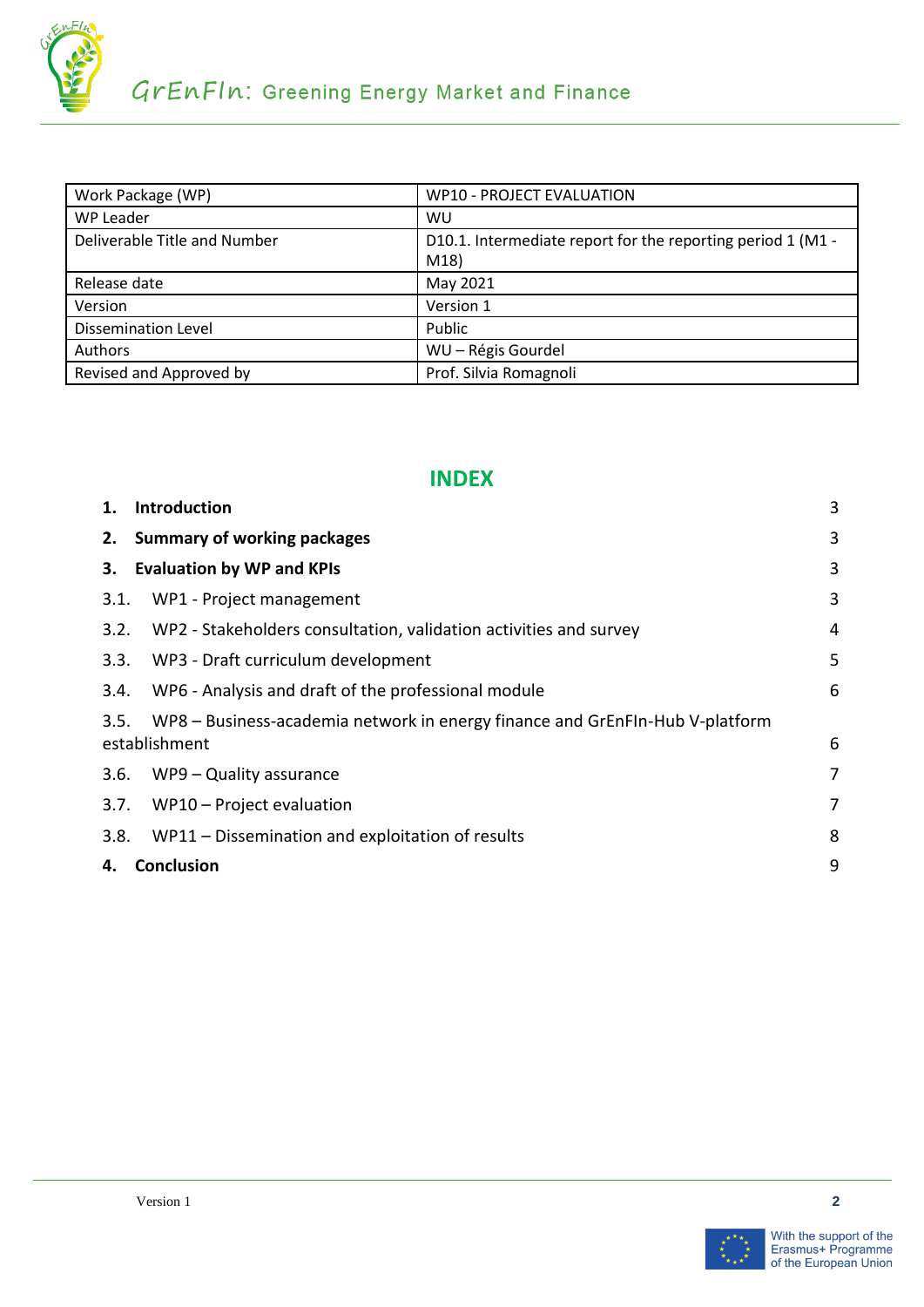

# **Intermediate report for the reporting period 1 (M1 - M18)**

#### **1. Introduction**

<span id="page-2-0"></span>In this report, we provide a holistic assessment of the work carried during the first reporting period of the GrEnFIn project, building on the quarterly reports produced. Deliverables are grouped by working package (WP), with summary tables of the KPIs given, and discussion of the WP advancement over the period.

For all deliverable, KPIs are given on a 0 to 10 scale. Some initial grades indicated qualitatively have been translated to the quantitative scale. A summary of conclusions completes the report.

<span id="page-2-1"></span>

| <b>WP</b>      | Lead organization Title<br>(Pn) |                                                                                         |
|----------------|---------------------------------|-----------------------------------------------------------------------------------------|
| $\mathbf{1}$   | P(1)                            | Project management                                                                      |
| 2              | P(1)                            | Stakeholders consultation, validation activities and survey                             |
| 3              | P(1)                            | Draft curriculum development                                                            |
| 4              | $P(3)$ and $P(5)$               | Pilot class of the study plan                                                           |
| 5              | P(2)                            | Final curriculum development                                                            |
| 6              | P(9)                            | Analysis and draft of the professional module                                           |
| $\overline{7}$ | P(5)                            | Revision path and final professional module description                                 |
| 8              | P(10)                           | Business-academia network in energy finance and GrEnFIn-Hub V-platform<br>establishment |
| 9              | P(1)                            | <b>Quality assurance</b>                                                                |
| 10             | P(4)                            | Project evaluation                                                                      |
| 11             | P(10)                           | Dissemination and exploitation of results                                               |

## **2. Summary of working packages**

Note that not all working packages have taken place within the period of evaluation, hence the absence of some of them hereafter.

## **3. Evaluation by WP and KPIs**

## <span id="page-2-3"></span><span id="page-2-2"></span>**3.1. WP1 - Project management**

| <b>Deliverable</b> | <b>Month</b> | <b>Short description / title</b> | <b>KPI</b>                                               | Grade |
|--------------------|--------------|----------------------------------|----------------------------------------------------------|-------|
| D <sub>1.2</sub>   | M3           | Data Management Plan             | PI1.2.1 Completion of partnership<br>agreement signature |       |
|                    |              |                                  | PI.1.2.2 Rate of challenges<br>emerged/solved            |       |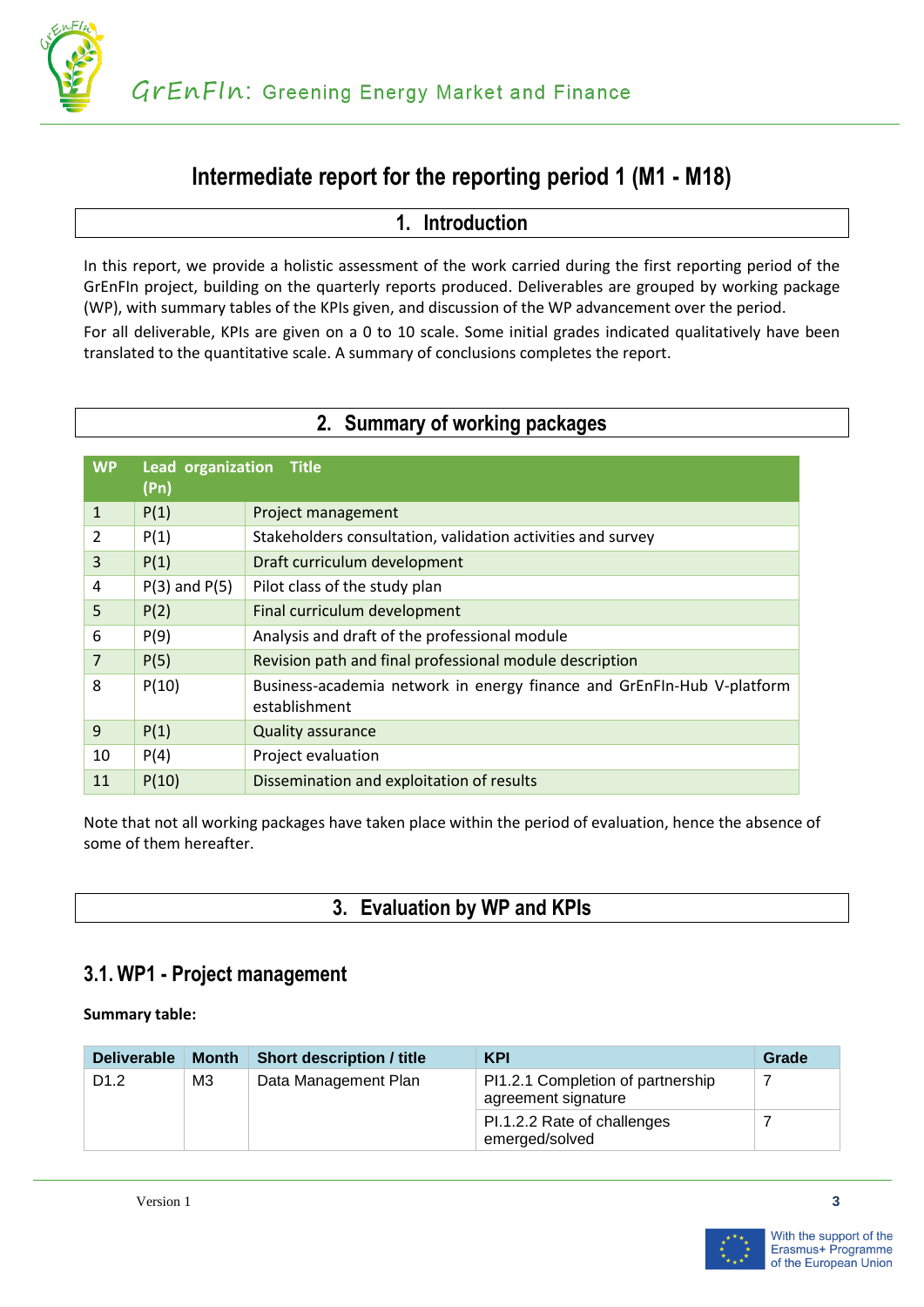

| D1.1             | M <sub>6</sub> | Project management<br>framework            | PI1.1.1 Delivery of document                                                         | 10             |
|------------------|----------------|--------------------------------------------|--------------------------------------------------------------------------------------|----------------|
| D <sub>1.6</sub> | M <sub>8</sub> | <b>Transnational Project</b>               | Kick-off meeting                                                                     | 10             |
|                  |                | meetings                                   | First project meeting                                                                | 10             |
|                  |                |                                            | Second project meeting                                                               | 10             |
|                  |                |                                            | Steering committee                                                                   | 9              |
|                  |                |                                            | PI1.3 Number of evaluation's<br>questionnaires submitted                             | 3              |
| D <sub>1.8</sub> | M <sub>8</sub> | Summer school and intensive                | Completion of the report                                                             | 8              |
|                  |                | programme                                  | Satisfaction of students                                                             | $\overline{7}$ |
| D <sub>1.6</sub> | M13            | Meeting dedicated to<br>dissemination plan | PI1.1 Frequency rate of the meeting                                                  | 10             |
|                  |                |                                            | PI1.4 Comments and suggestions                                                       | 8              |
| D <sub>1.6</sub> | M14            | Fourth virtual project meeting             | PI1.1 Frequency rate of the meeting                                                  | 10             |
|                  |                | minutes                                    | PI1.2 Overall satisfaction of the<br>partners and comments left                      | 9              |
|                  |                |                                            | PI1.3 Number of questionnaires<br>submitted                                          | $\overline{7}$ |
|                  |                |                                            | PI 1.4 Comments and suggestions<br>about the completeness of<br>managerial documents | 8              |
| D <sub>1.3</sub> | M15            | Annual Internal Interim and                | PI1.3.1 Early quality report drafted                                                 | 10             |
|                  |                | Financial report                           | P1.3.2 Financial report drafted                                                      | 6              |
|                  |                |                                            | P1.3.3 Rate of challenges<br>emerged/solved                                          | 8              |

The work on WP1 has been overall satisfying and the documents produced have provided an accurate picture of the project conduct overall. Two limitations that have marked the period are the unsatisfying number of questionnaires submitted in several instances, and the delays due to organisational issues stemming from the pandemic situation.

# <span id="page-3-0"></span>**3.2. WP2 - Stakeholders consultation, validation activities and survey**

| <b>Deliverable</b> | <b>Month</b> | <b>Short description / title</b>                                           | <b>KPI</b>                                        | Grade |
|--------------------|--------------|----------------------------------------------------------------------------|---------------------------------------------------|-------|
| D <sub>2.2</sub>   | M4           | Definition of the consultation's                                           | PI2.2.1 Document structured                       | 10    |
|                    |              | document structure, details of                                             | PI2.2.2 Document submitted                        | 10    |
|                    |              | submission-questionnaires<br>and descriptions of the<br>submission process | PI2.2.3 Rate of challenges<br>emerged/solved      | 8     |
| D2.1               | M6           | Building of the data base for<br>the stakeholders' consultation            | PI2.1.1 Stakeholders' database<br>completed       | 8     |
|                    |              |                                                                            | PI2.1.2 Rate of challenges<br>emerged/solved      | 7     |
|                    |              |                                                                            | PI2.1 Number of surveys collected<br>and analysed | 9     |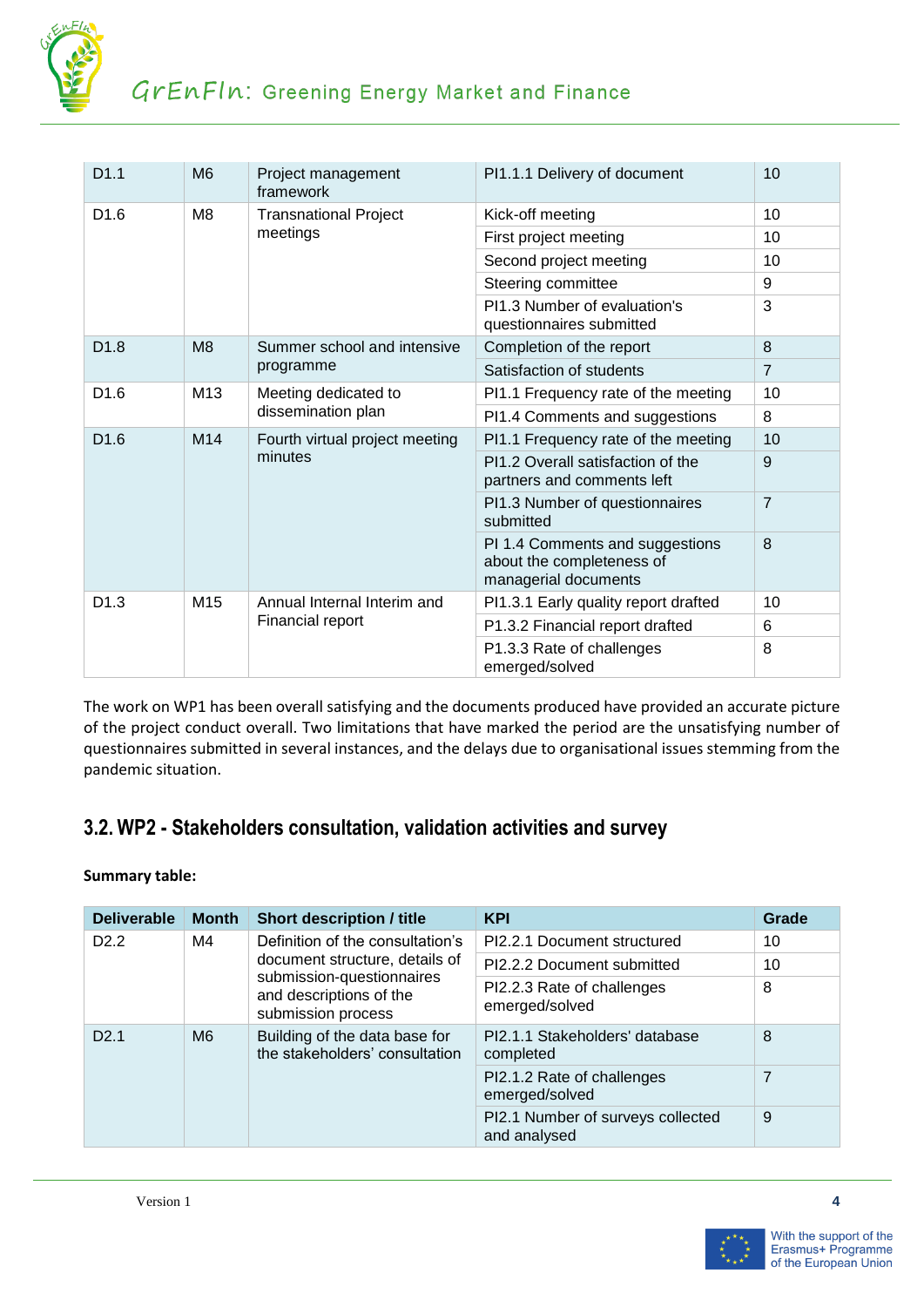

|                  |                 |                                                                           | PI2.2 Number of countries covered in<br>the survey           | 9              |
|------------------|-----------------|---------------------------------------------------------------------------|--------------------------------------------------------------|----------------|
|                  |                 |                                                                           | PI2.3 Number of L/SMEs invited to<br>take part in the survey | 8              |
| D2.3             | M6              | Report on the consultation-                                               | PI2.3.1 Report delivered                                     | 10             |
|                  |                 | Survey's Report                                                           | PI2.3.2 Rate of challenges<br>emerged/solved                 | $\overline{7}$ |
| D <sub>2.4</sub> | M <sub>11</sub> | Reports on the validation<br>activities                                   | PI2.4.1 Report submitted                                     | 10             |
| D <sub>2.6</sub> | M <sub>12</sub> | Best-practice report on the<br>joint work of academies and<br>enterprises | Delivery                                                     | 9              |
|                  |                 |                                                                           | PI2.6.1 Valuation of collaboration<br>academies-enterprises  | 10             |
|                  |                 |                                                                           | PI2.6.2 Identification of best practices                     | 6              |
|                  |                 |                                                                           | PI2.6.3 Rate of challenges<br>emerged/solved                 | 10             |
| D2.4             | M <sub>15</sub> | Reports on the validation<br>activities                                   | PI2.4.3 Rate of challenges<br>emerged/solved                 | 10             |

The reports of WP2 are testimony of a large share of the preparative work undertaken by consortium partners, reflecting their findings and the opinion of outsiders too. We view as satisfying its results thus far, with the identification of a number of challenges or general expectations. Importantly it has identified key questions and best practices that are useful across the whole project.

# <span id="page-4-0"></span>**3.3. WP3 - Draft curriculum development**

| <b>Deliverable</b> | <b>Month</b> | <b>Short description / title</b>                                                           | <b>KPI</b>                                                                | Grade          |
|--------------------|--------------|--------------------------------------------------------------------------------------------|---------------------------------------------------------------------------|----------------|
| D <sub>3.0</sub>   | M6           | Report about the current                                                                   | PI3.0 Report delivered                                                    | 9              |
|                    |              | educational offer in near field                                                            | PI3.1 Number of university curricula<br>analysed                          | 8              |
| D <sub>3.1</sub>   | M6-8         | Preliminary draft of the basic<br>structure of the course and                              | PI3.1.1 Consortium experience's<br>contribution to draft learning outcome | 8              |
|                    |              | learning outcomes                                                                          | PI3.1.2 Draft completion                                                  | 9              |
|                    |              |                                                                                            | PI3.1.3 Rate of challenges<br>emerged/solved                              | 8              |
| D <sub>3.2</sub> & | M11          | Reports about the testing<br>phase, the criticality of the<br>tested learning and possible | Delivery of the document                                                  | 10             |
| D <sub>3.3</sub>   | solutions    |                                                                                            | PI3.2.1 summer school 1<br>implemented                                    | 9              |
|                    |              |                                                                                            | PI3.3.1 Basic structure of the learning<br>outcomes reported              | $\overline{7}$ |
|                    |              |                                                                                            | PI3.3 Number of students<br>participating in the summer school            | 9              |
|                    |              |                                                                                            | PI3.4 Number of positive feedbacks<br>collected from students             | 6              |
|                    |              | Feedback from partners                                                                     | 7                                                                         |                |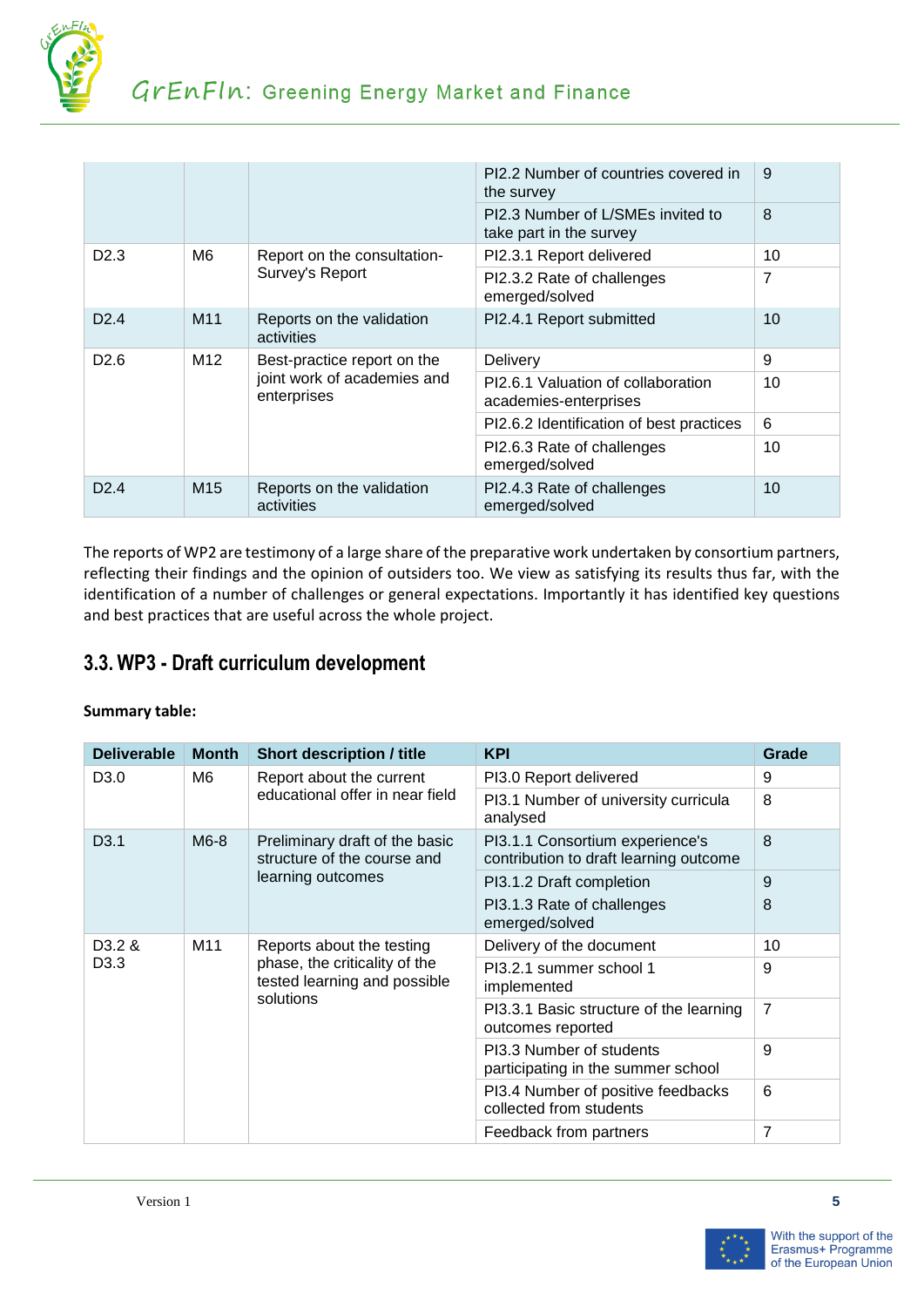

|  | PI-3.2.4/3.3.2 Rate of challenges<br>emerged/solved |  |
|--|-----------------------------------------------------|--|
|--|-----------------------------------------------------|--|

It emerges from the WP3 reports evaluated that the starting point of the project was not yet very robust at its start with regard to its curriculum, and could have benefited from more details and more discussions in its early steps on its direction. Nonetheless, considerable work has been put into building a consistent draft curriculum, and lesson from the first summer school seem to have been successfully integrated in it.

## <span id="page-5-0"></span>**3.4. WP6 - Analysis and draft of the professional module**

#### **Summary table:**

| <b>Deliverable</b> | <b>Month</b> | <b>Short description / title</b>                                                                   | <b>KPI</b>                                                            | Grade |
|--------------------|--------------|----------------------------------------------------------------------------------------------------|-----------------------------------------------------------------------|-------|
| D <sub>6.1</sub>   | M14          | Report on the preliminary<br>definition of learning outputs<br>of the professional module          |                                                                       |       |
| D <sub>6.2</sub>   | M17          | Descriptive document of the<br>facilities and services to<br>implement in GrEnFIn-Hub<br>Vplatform | PI6.2.1 Identification of services and<br>utilities                   | 10    |
|                    |              |                                                                                                    | PI6.2.2. Descriptive document on<br>facilities and services submitted | 8     |
|                    |              |                                                                                                    | PI6.2.3 Rate of challenges<br>emerged/solved                          | 10    |

While the elaboration of the professional module content is still recent and to be further developed and tested, the work carried in WP6 over the whole period has made significant advances toward its implementation. Care has been given to identify the industry needs that would guide the module development, and a first technical basis has been defined. Moreover, the collaboration between academic and industry partners is key here, while quite new for most in the consortium. Given the pandemic situation on top, the conduct of the project on that front has required special organisational efforts. Thus, the overall advancement seems satisfying.

#### <span id="page-5-1"></span>**3.5. WP8 – Business-academia network in energy finance and GrEnFIn-Hub V-platform establishment**

#### **Summary table:**

| <b>Deliverable</b> | Month | Short description / title                      | <b>KPI</b>                       | Grade |
|--------------------|-------|------------------------------------------------|----------------------------------|-------|
| D8.1               | M11   | Descriptive document of the<br>project website | PI81.1 Project website developed | 10    |

The document evaluated as part of WP8 has laid the ground for the development of the GrEnFIn online platform. While this single document has provided a good overview, a lot of the work on the development of the platform has not been the object of specific reports or is covered by WP11. The management of the website has been consistent with original intentions and then sufficiently dynamic to accommodate and accompany new needs emerging or the progress on other WPs. Thus, the pace of development has been satisfying overall.

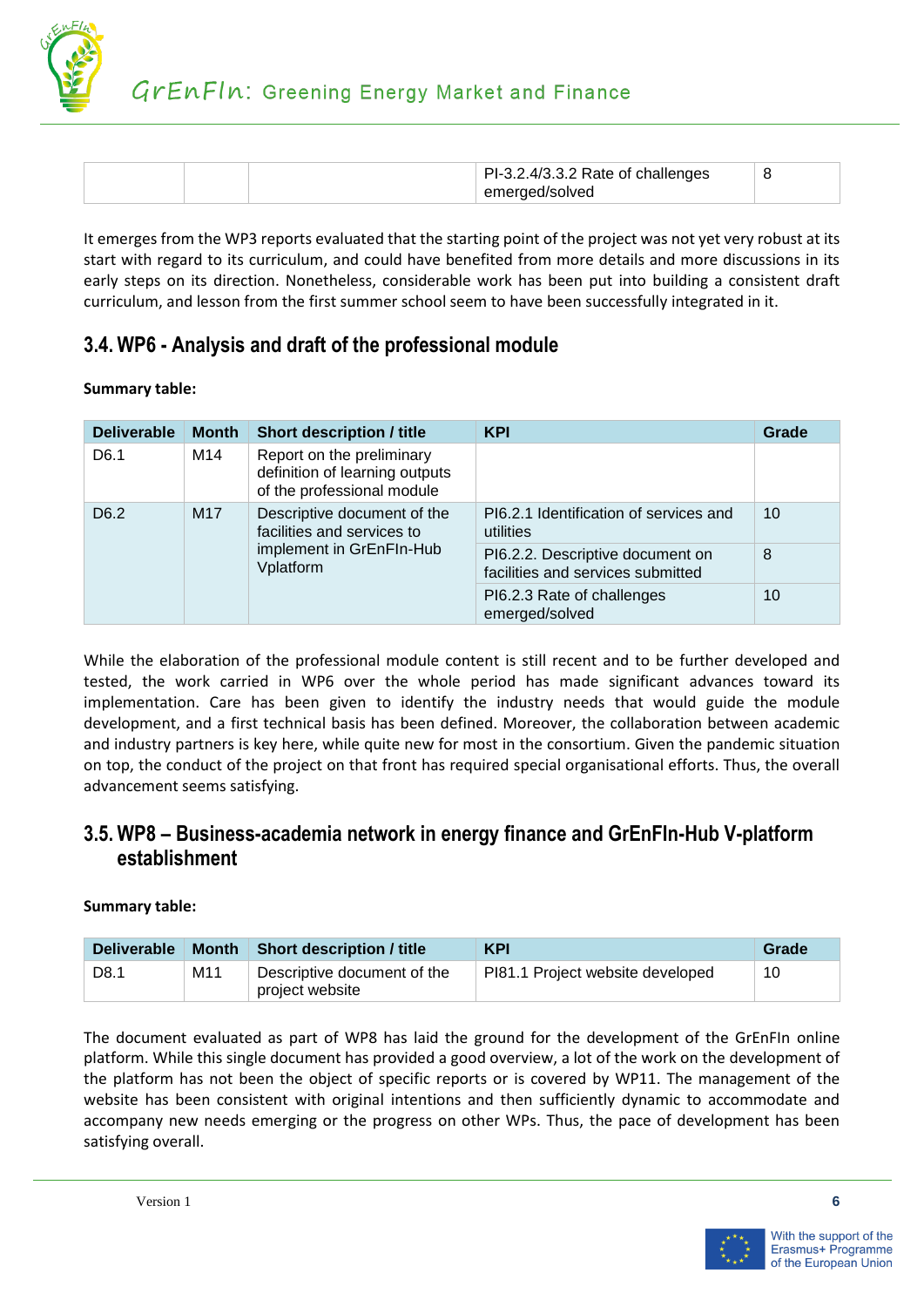

## <span id="page-6-0"></span>**3.6. WP9 – Quality assurance**

#### **Summary table:**

| <b>Deliverable</b> | <b>Month</b>   | <b>Short description / title</b>                                              | <b>KPI</b>                                                                                                | Grade |
|--------------------|----------------|-------------------------------------------------------------------------------|-----------------------------------------------------------------------------------------------------------|-------|
| D9.0               | M6             | Quality and evaluation plan                                                   | D9.0.1 Delivery of Quality and<br>evaluation plan                                                         | 9     |
| D9.1               | M <sub>6</sub> | Reports concerning the<br><b>Internal Quality Assurance</b><br><b>Process</b> | PI9.1.2 Report on external monitoring<br>on the project's development<br>completed                        | 9     |
| D9.1               | M12            | Semi-annual Quality Report<br>$M9 - M12$                                      | PI9.1 Satisfaction with the quality<br>assurance process by the partners                                  | 9     |
|                    |                |                                                                               | PI9.3 Number and type of difficulties<br>within the partner institutions and in<br>the collaborative work | 8     |
| D9.1               | M14            | Quality assurance survey,<br>weak points and suggestions                      | PI 9.1 Satisfaction with the quality<br>assurance process by the partners                                 | 10    |
|                    |                | $M1 - M12$                                                                    | PI9.3 Number and type of difficulties<br>within the partner institutions and in<br>the collaborative work | 10    |
|                    |                |                                                                               | PI9.4 Problems solved, strategies<br>used them and their results                                          | 6     |
|                    |                |                                                                               | PI9.5 Compliance with the plan and<br>respect of the deadlines                                            | 6     |
|                    |                |                                                                               | PI9.6 Number of criticalities emerged<br>and possible solutions                                           | 10    |

The results reported by WP9 have been diverse and useful. Moreover, although some possible improvements have been suggested, the process in place is doing well overall at capturing extensively the view within the consortium on the project development and quality.

## <span id="page-6-1"></span>**3.7. WP10 – Project evaluation**

| <b>Deliverable</b> | <b>Month</b>   | <b>Short description / title</b>                                                       | <b>KPI</b>                                                   | Grade |
|--------------------|----------------|----------------------------------------------------------------------------------------|--------------------------------------------------------------|-------|
| D <sub>10.0</sub>  | M6             | Quality and evaluation plan                                                            |                                                              |       |
| D <sub>10.1</sub>  | M <sub>6</sub> | Quarterly Report based on<br>submitted Partners Actions<br>Reports aimed to evaluation | PI10.1.1 Report prepared and<br>published                    | 8     |
| D <sub>10.2</sub>  | M6             | <b>Evaluation Report of Project</b><br>Meetings and Summer School                      | PI10.2.1 Questionnaires prepared for<br>the virtual platform | 10    |
|                    |                |                                                                                        | PI10.2.2 Questionnaires evaluated                            | 10    |
|                    |                |                                                                                        | PI10.2 Rate of response to<br>questionnaires                 | 3     |
|                    |                |                                                                                        | PI10.3 Satisfaction reported by the<br>partners              | 7     |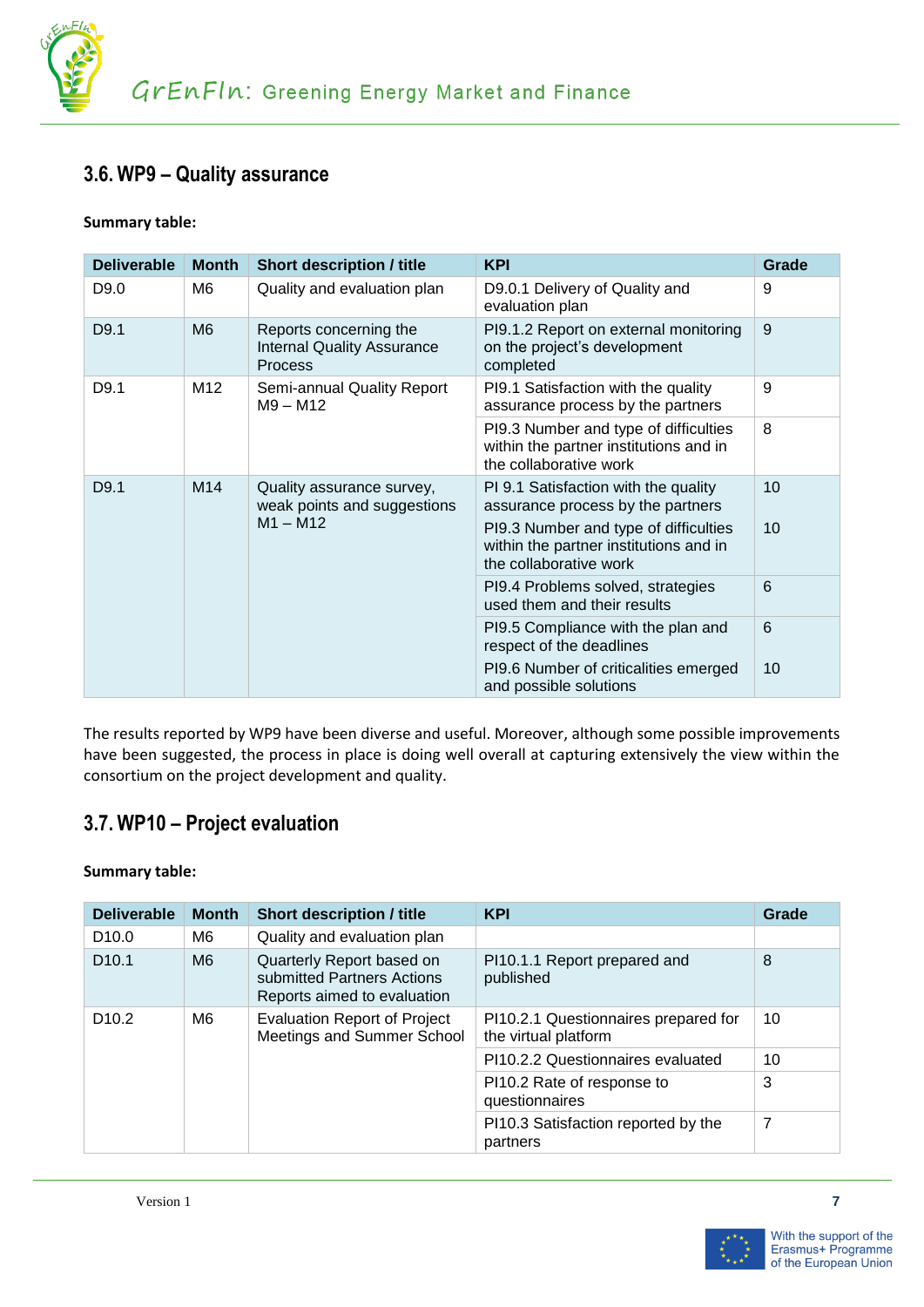

| D <sub>10.2</sub> | M <sub>11</sub> | Report on the Consultation<br>survey on the virtual platform                                     |                                                 |  |
|-------------------|-----------------|--------------------------------------------------------------------------------------------------|-------------------------------------------------|--|
| D <sub>10.2</sub> | M <sub>12</sub> | Report on the Consultation<br>survey on the virtual platform -<br>Fourth Virtual Project Meeting | PI10.1 Satisfaction reported by the<br>partners |  |

To date, the WP10 reports have provided useful feedback regarding the work carried in various other parts of the project. Its main issue so far has been on several occasions the low rate of responses to questionnaire, which has limited the extent of the additional insight it could gather.

## <span id="page-7-0"></span>**3.8. WP11 – Dissemination and exploitation of results**

#### **Summary table:**

| <b>Deliverable</b> | <b>Month</b>    | <b>Short description / title</b>                                                                                                                                                 | <b>KPI</b>                                                                                          | Grade |
|--------------------|-----------------|----------------------------------------------------------------------------------------------------------------------------------------------------------------------------------|-----------------------------------------------------------------------------------------------------|-------|
| D <sub>11.0</sub>  | M <sub>12</sub> | Dissemination plan                                                                                                                                                               | PI11.2 Number of dissemination<br>materials developed                                               | 9     |
| D <sub>11.1</sub>  | M <sub>12</sub> | Report on the launch of a new<br>educational model (about the<br>dissemination events of the<br>year)                                                                            | PI11.2 Number of dissemination<br>materials developed                                               | 9     |
|                    |                 |                                                                                                                                                                                  | PI11.3 Number of dissemination<br>activities conducted                                              | 8     |
| D <sub>11.2</sub>  | M <sub>12</sub> | Report on the project website                                                                                                                                                    |                                                                                                     |       |
| D <sub>11.3</sub>  | M <sub>12</sub> | Report of the dissemination<br>committee                                                                                                                                         |                                                                                                     |       |
| D <sub>11.4</sub>  | M <sub>12</sub> | Document on the visibility of<br>the project acquired reputation<br>of the consortium, possible<br>enlargement of the consortium<br>and imitation phenomenon in<br>other sectors | PI11.3 Number of dissemination<br>activities conducted                                              | 8     |
|                    |                 |                                                                                                                                                                                  | PI 11.4 Number of non-partner<br>HEIs/L-SMEs showing interest in<br>becoming part of the consortium | 9     |

Activities related to dissemination have been going on from the beginning of the project, even though the dedicated reports and work started at the end of the first year. While there is no measurable scale that could be used to measure its impact, or targets to achieve in that regard, the work provided within the WP appears satisfying. The framework put in place has clarified the dissemination strategy for all partners, with more established channels as well as quantitative objectives.

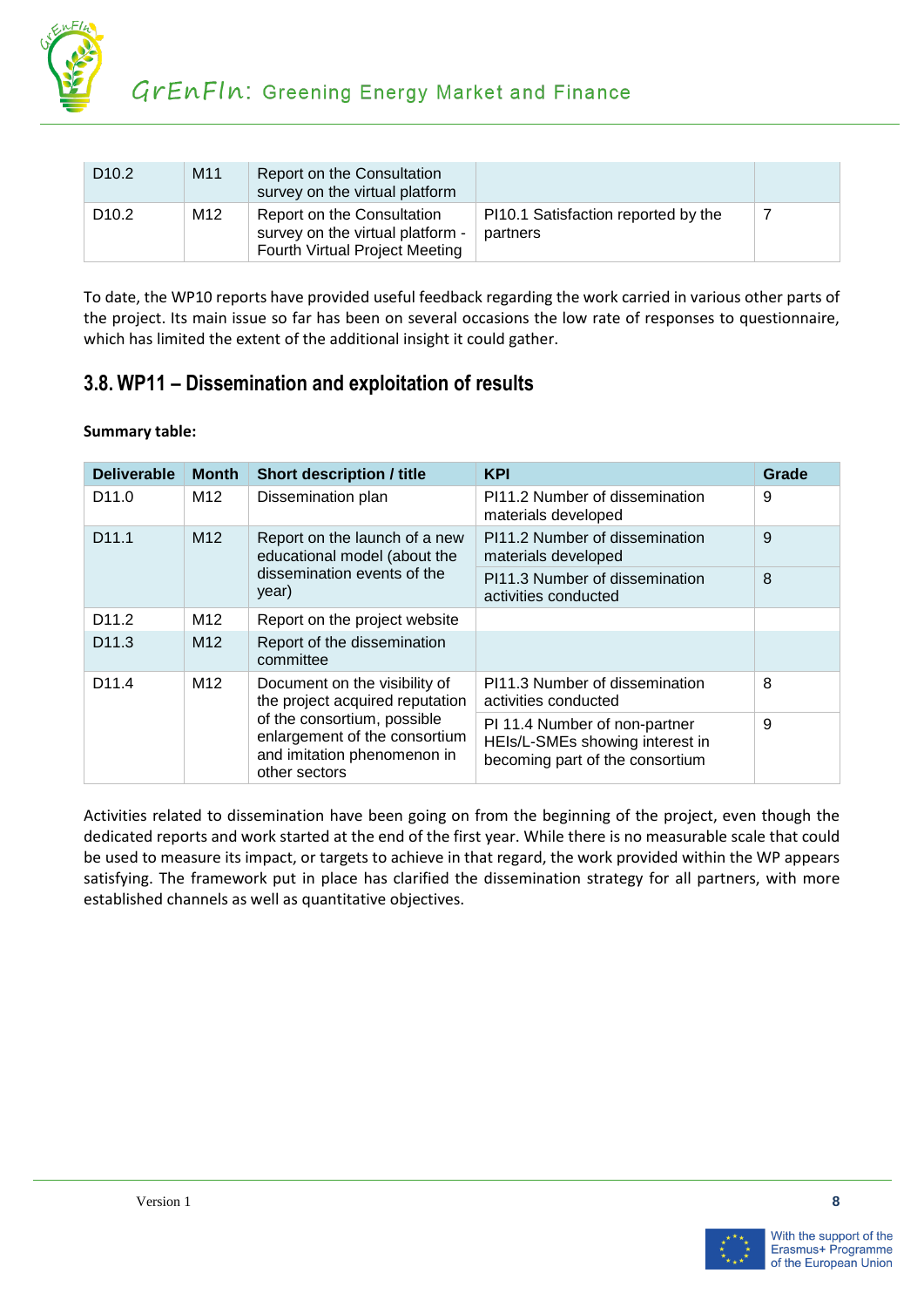

# **4. Conclusion**

<span id="page-8-0"></span>The work performed across the project during the period evaluated has been important, and has put the project more clearly on track as its model and direction were elaborated. The project has suffered from the pandemic situation, and idiosyncratic challenges have at times be reported. Nevertheless, partners have generally successfully adapted to these conditions and pushed forward with the work. Thus, the feedback collected is good, and the current conditions should allow the project to keep on developing a more detailed educational offer.